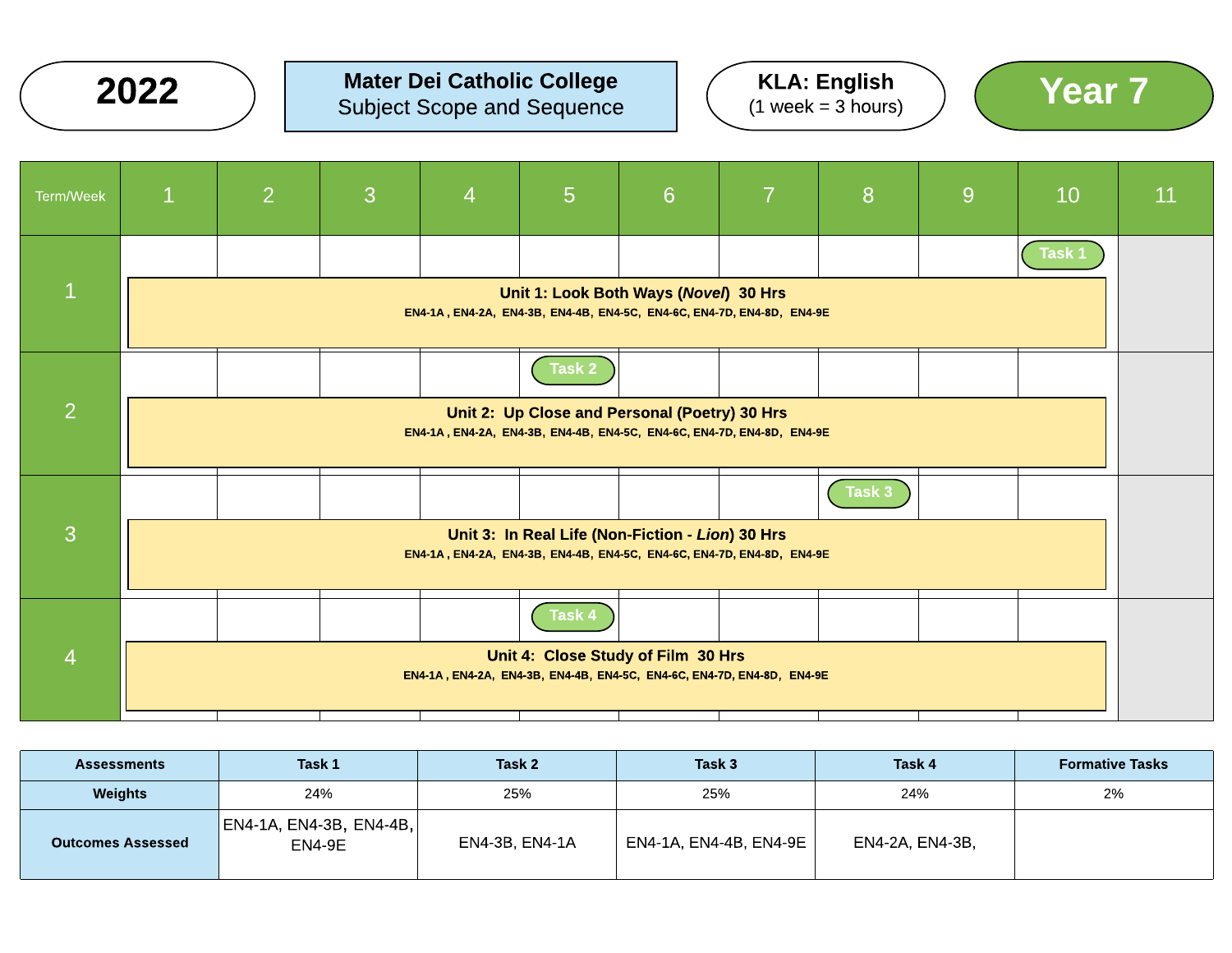

#### $2022$  ) Mater Dei Catholic College  $(1 \text{ week} = 3 \text{ hours})$  (Year  $8$ Mater Dei Catholic College Subject Scope and Sequence





| Term/Week      | $\mathbf{1}$                                                                                                                              | $\overline{2}$ | 3 | $\overline{4}$ | $5\phantom{1}$                              | 6 | 7                                                                                                  | 8      | 9 | 10 | 11                 |
|----------------|-------------------------------------------------------------------------------------------------------------------------------------------|----------------|---|----------------|---------------------------------------------|---|----------------------------------------------------------------------------------------------------|--------|---|----|--------------------|
|                |                                                                                                                                           |                |   |                |                                             |   |                                                                                                    | Task 1 |   |    |                    |
| $\mathbf{1}$   |                                                                                                                                           |                |   |                | Unit 1: Transformations of Texts (30 hours) |   | EN4 -1A, EN4 -3B, EN4 -4B, EN4 -5C, EN4 -6C, EN4-8D EN4 -9E (ENLS-3A; ENLS-12C; ENLS-16D; ENLS-9A) |        |   |    | Intro to<br>Unit 2 |
|                |                                                                                                                                           |                |   |                | Task 2                                      |   |                                                                                                    |        |   |    |                    |
| $\overline{2}$ | Unit 2: The Poetry of Place (30 hours)<br>EN4 -1A, EN4 -3B, EN4 -4B, EN4 -5C, EN4 -6C, EN4 -7D, EN4 -9E (ENLS-10B; ENLS-12C; ENLS-15D)    |                |   |                |                                             |   |                                                                                                    |        |   |    |                    |
|                |                                                                                                                                           |                |   |                |                                             |   |                                                                                                    | Task 3 |   |    |                    |
| $\overline{3}$ | Unit 3: Prose and Cons (30 hours)<br>EN4-1A, EN4-2A, EN4-3B, EN4-4B, EN4-5C, EN4-6C, EN4-8D, EN4-9E (ENLS-1A; ENLS-8A; ENLS-14D; ENLS-13C |                |   |                |                                             |   |                                                                                                    |        |   |    |                    |
|                |                                                                                                                                           |                |   |                | Task 4                                      |   |                                                                                                    |        |   |    |                    |
| $\overline{4}$ |                                                                                                                                           |                |   |                | Unit 4: A Little Bit Shakey (30 hours)      |   | EN4 -1A, EN4-3B, EN4 -4B, EN4 -6C, EN4 -7D, EN4 -8D, EN4 -9E (ENLS-1A; ENLS-2A; ENLS-7A; ENLS-10B) |        |   |    |                    |

| <b>Assessments</b>       | <b>Task 1 Creative Writing/</b>   | <b>Task 2 Reading</b>  | Task 3 Essay           | Task 4 Performance &   | <b>Formative Tasks</b> |
|--------------------------|-----------------------------------|------------------------|------------------------|------------------------|------------------------|
| <b>Weights</b>           | 24%                               |                        | 25%                    | 24%                    | 2%                     |
| <b>Outcomes Assessed</b> | EN4-1A; EN4-3B; EN4-6C;<br>EN4-7D | EN4-3B; EN4-6C; EN4-7D | EN4-5C; EN4-8D; EN4-9E | EN4-2A: EN4-7D: EN4-8D |                        |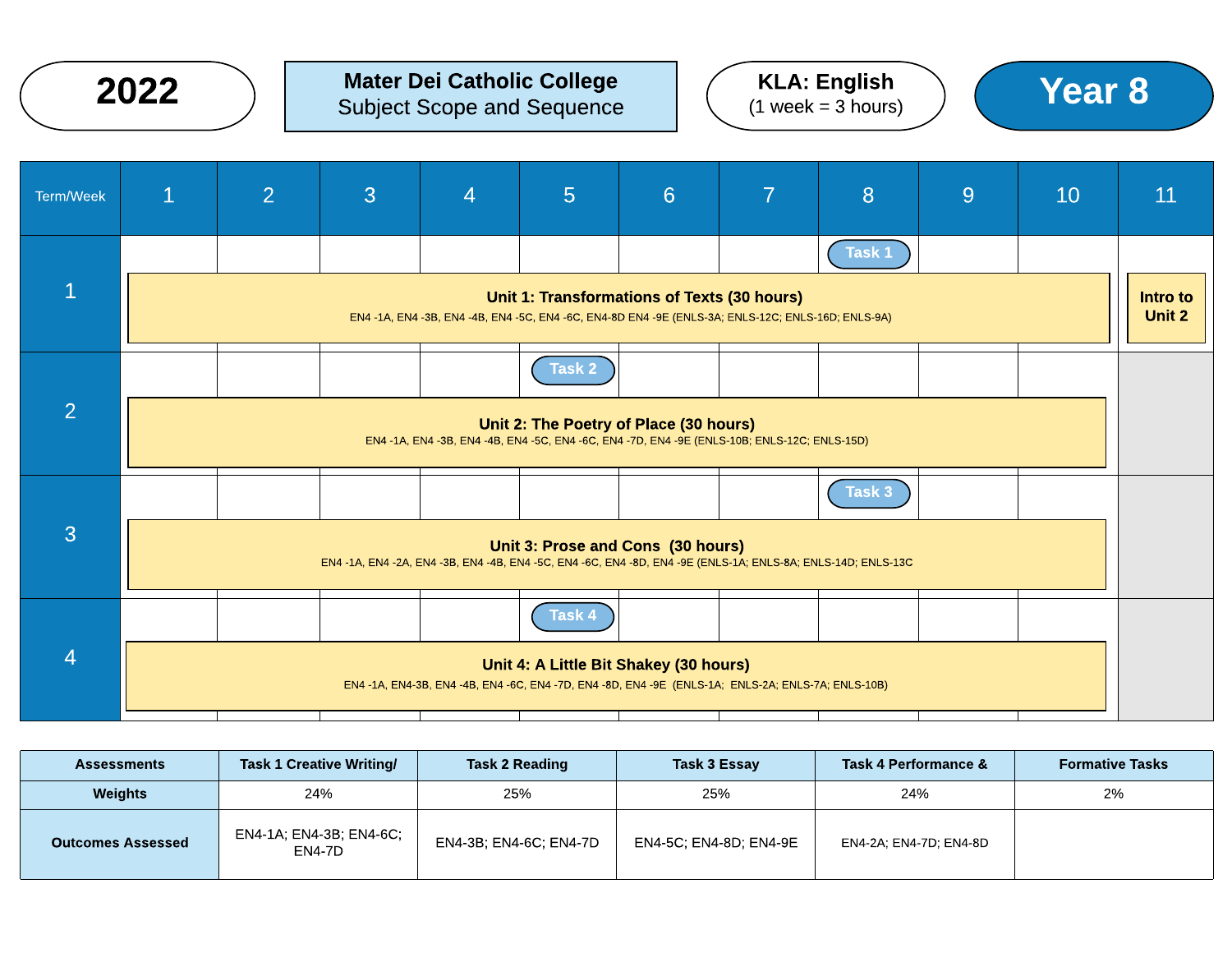|                | 2022         |                |                                                                                                                              | <b>Mater Dei Catholic College</b><br><b>Subject Scope and Sequence</b> |                                             |                 |                                                                                                                                                | <b>KLA: English</b><br>$(1 week = 3 hours)$ |        | <b>Year 9</b> |                                                                             |
|----------------|--------------|----------------|------------------------------------------------------------------------------------------------------------------------------|------------------------------------------------------------------------|---------------------------------------------|-----------------|------------------------------------------------------------------------------------------------------------------------------------------------|---------------------------------------------|--------|---------------|-----------------------------------------------------------------------------|
| Term/Week      | $\mathbf{1}$ | $\overline{2}$ | 3                                                                                                                            | $\overline{4}$                                                         | 5                                           | $6\overline{6}$ | $\overline{7}$                                                                                                                                 | 8                                           | 9      | 10            | 11                                                                          |
| $\mathbf{1}$   |              |                |                                                                                                                              | EN5-1A, EN5-3B, EN5-4B, EN5-5C, EN5-7D (ENLS-14D; ENLS-16D)            | Unit 1: Star Crossed Lovers (30 hours)      |                 |                                                                                                                                                |                                             | Task 1 |               | Revise reading, writing and<br>essay skills for assessment<br>task / NAPLAN |
| $\overline{2}$ |              |                | <b>NAPLAN</b><br>EN5-1A, EN5-2A, EN5-3B, EN5-4B, EN5-5C, EN5-6C, EN5-7D, EN5-8D, EN5-9E (ENLS-2A; ENLS-3A; ENLS-7A; ENLS-9A) |                                                                        | Task 2<br>Unit 2: Keep it Short (30 hours)  |                 |                                                                                                                                                |                                             |        |               |                                                                             |
| 3              |              |                |                                                                                                                              |                                                                        | <b>Unit 3: Documentary Study (30 hours)</b> |                 | Task 3<br>EN5-2A, EN5-3B, EN5-4B, EN5-5C, EN5-6C, EN5-7D (ENLS14D; ENLS15D; ENLS-16D; ENLS-17D)                                                |                                             |        |               |                                                                             |
| $\overline{4}$ |              |                |                                                                                                                              | Task 4                                                                 |                                             |                 | Unit 4: Representations of People in Crisis (30 hours)<br>EN5-1A, EN5-2A, EN5-5C, EN5-6C, EN5-8D, EN5-9E (ENLS-3A; ENLS-4A; ENLS-5A; ENLS-15D) |                                             |        |               |                                                                             |

| <b>Assessments</b>       | Task 1 Hand-in Essay   |                        | <b>Task 3 Discursive Review</b><br>  Task 2 Creative & Reflection | <b>Task 4 Reading</b><br><b>Comprehension</b> | <b>Formative Tasks</b> |
|--------------------------|------------------------|------------------------|-------------------------------------------------------------------|-----------------------------------------------|------------------------|
| Weights                  | 25%                    | 24%                    | 25%                                                               | 24%                                           | 2%                     |
| <b>Outcomes Assessed</b> | EN5-1A; EN5-5C; EN5-4B | EN5-1A; EN5-5C; EN5-8D | EN5-2A; EN5-5C; EN5-7D;<br>EN5-9E                                 | EN5-1A: EN5-3B: EN5-4B                        |                        |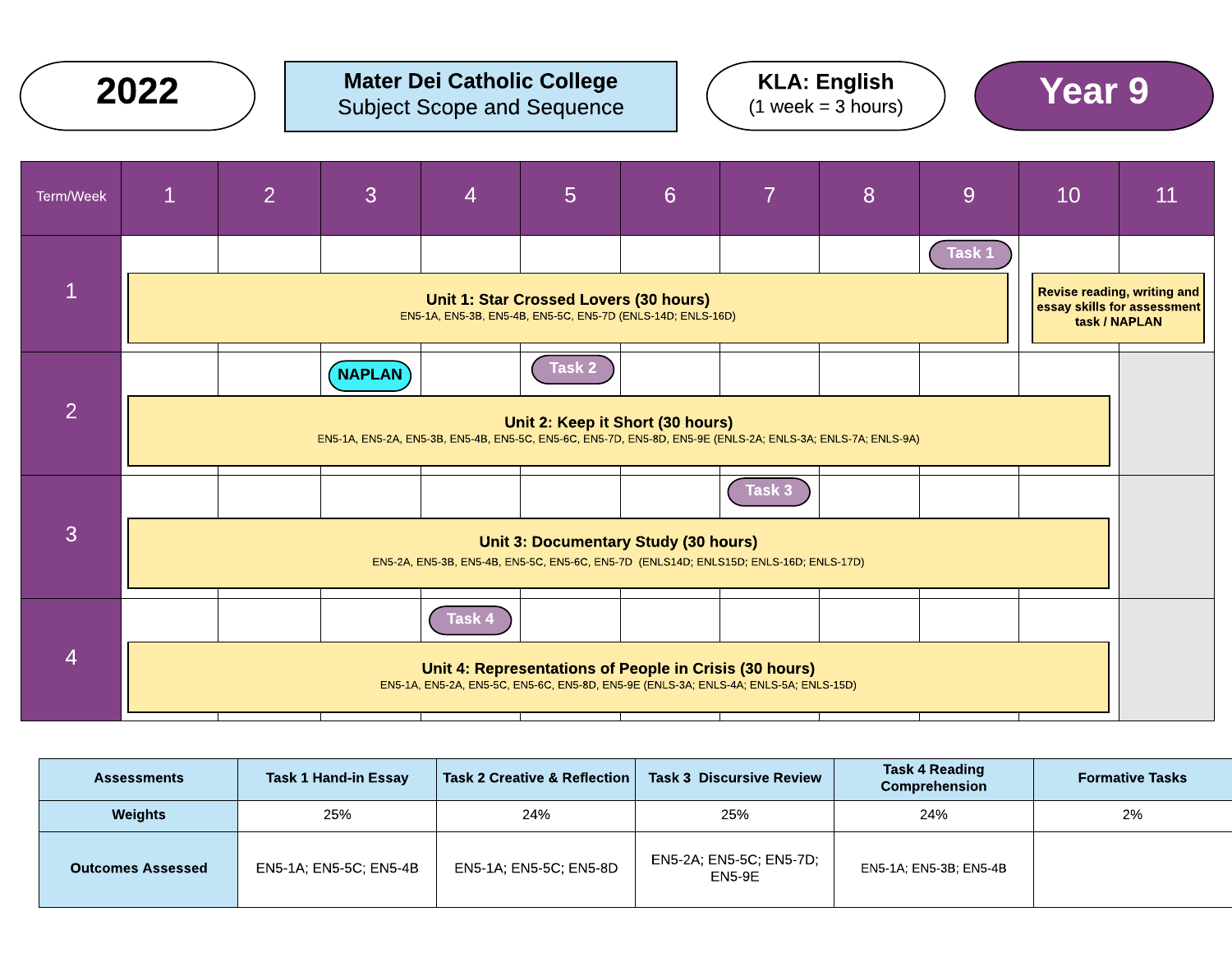

#### $2022$  ) Mater Dei Catholic College  $(1 \text{ week} = 3 \text{ hours})$  (Year  $10$ Mater Dei Catholic College Subject Scope and Sequence





| <b>Term/Week</b> | $\mathbf{1}$                                                                                                          | $\overline{2}$ | 3                                        | 4      | 5                                           | 6                                                                                                                                                      | $\overline{7}$         | 8                      | 9 | 10                     | 11 |
|------------------|-----------------------------------------------------------------------------------------------------------------------|----------------|------------------------------------------|--------|---------------------------------------------|--------------------------------------------------------------------------------------------------------------------------------------------------------|------------------------|------------------------|---|------------------------|----|
|                  |                                                                                                                       |                |                                          |        |                                             |                                                                                                                                                        |                        | Task 1                 |   |                        |    |
| $\mathbf{1}$     |                                                                                                                       |                |                                          |        |                                             | Unit 1: Close or Critical Study of Macbeth (30 hours)<br>EN5-1A; EN5-5C; EN5-6C; EN5-8D; EN5-9E (ENLS-7A; ENLS-10B; ENLS-13C)                          |                        |                        |   |                        |    |
|                  |                                                                                                                       |                |                                          |        | <b>Task</b>                                 |                                                                                                                                                        |                        |                        |   |                        |    |
| $\overline{2}$   |                                                                                                                       |                |                                          |        |                                             | Unit 2: The Language of Media and Politics (30 hours)<br>EN5-1A; EN5-2A; EN5-3B; EN5-4B; EN5-8D; EN5-9E (ENLS-1A; ENLS-2A; ENLS-3A; ENLS-4A; ENLS-15D) |                        |                        |   |                        |    |
|                  |                                                                                                                       |                |                                          |        |                                             |                                                                                                                                                        |                        | Task 3                 |   |                        |    |
| 3                |                                                                                                                       |                |                                          |        |                                             | Unit 3: Genre Study - Dystopian Literature (30 hours)<br>EN5-5C EN5-6C EN5-7D EN5-8D EN5-9E (ENLS-14D; ENLS-6A; ENLS-8A; ENLS-9A)                      |                        |                        |   |                        |    |
|                  |                                                                                                                       |                |                                          | Task 4 |                                             |                                                                                                                                                        |                        |                        |   |                        |    |
| $\overline{4}$   | Unit 4: Identity in Context (30 hours)<br>EN5-2A, EN5-4B EN5-7D EN5-8D EN5-9E (ENLS-1A; ENLS-10B; ENLS-12C; ENLS-13C) |                |                                          |        |                                             |                                                                                                                                                        |                        |                        |   |                        |    |
|                  | <b>Task 1 Writing about</b><br><b>Assessments</b>                                                                     |                |                                          |        | <b>Task 2 Debate</b><br><b>Task 3 Essay</b> |                                                                                                                                                        |                        | <b>Task 4 Creative</b> |   | <b>Formative Tasks</b> |    |
|                  | 25%<br>Weights<br>24%<br>25%<br>24%                                                                                   |                |                                          | 2%     |                                             |                                                                                                                                                        |                        |                        |   |                        |    |
|                  | <b>Outcomes Assessed</b>                                                                                              |                | EN5-1A; EN5-3B; EN5-4B;<br><b>EN5-5C</b> |        | EN5-3B; EN5-4B; EN5-6C;<br><b>EN5-7D</b>    |                                                                                                                                                        | EN5-2A; EN5-7D; EN5-6C | EN5-1A; EN5-3B; EN5-5C |   |                        |    |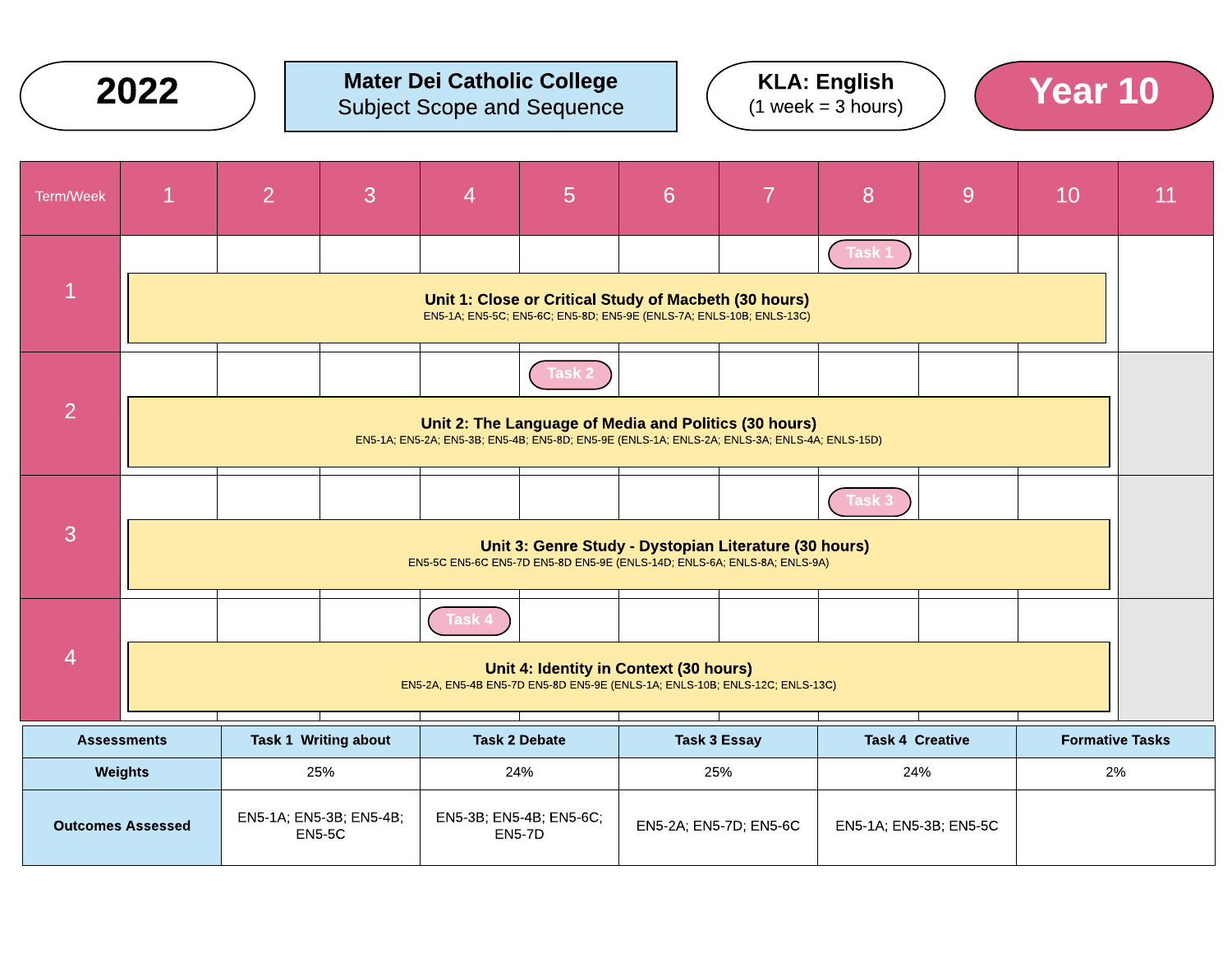

## $2022$  ) Mater Dei Catholic College  $(1 \text{ week} = 4 \text{ hours})$   $(1 \text{ week} = 4 \text{ hours})$   $(2022)$ Subject Scope and Sequence





| Term/Week    | $\mathbf{1}$                                                                                                                                                 | $\overline{2}$ | 3 | $\overline{4}$ | 5      | $6\phantom{a}$ | 7      | 8 | 9                        | 10 | 11 |
|--------------|--------------------------------------------------------------------------------------------------------------------------------------------------------------|----------------|---|----------------|--------|----------------|--------|---|--------------------------|----|----|
|              |                                                                                                                                                              |                |   |                |        |                | Task 1 |   |                          |    |    |
| $\mathbf{1}$ | Module A: Achieving through English (40 hours)<br>English and the Worlds of Education, Careers & Community<br>ES11-2; ES11-3; ES11-4; ES11-5; ES11-6; ES11-9 |                |   |                |        |                |        |   |                          |    |    |
|              |                                                                                                                                                              |                |   |                |        | Task 2         |        |   |                          |    |    |
| 2            | Module B: The Big Screen English in Film Making (40 hours)<br>ES11-4; ES11-5; ES11-6; ES11-7; ES11-10                                                        |                |   |                |        |                |        |   |                          |    |    |
|              |                                                                                                                                                              |                |   |                | Task 3 |                |        |   | <b>Preliminary Exams</b> |    |    |
| 3            | On the Road - English & the Experience of Travel (40 hours)<br>ES11-1; ES11-2; ES11-5; ES11-7; ES11-8                                                        |                |   |                |        |                |        |   |                          |    |    |
|              |                                                                                                                                                              |                |   |                |        |                |        |   |                          |    |    |
| 4            |                                                                                                                                                              |                |   |                |        |                |        |   |                          |    |    |
|              |                                                                                                                                                              |                |   |                |        |                |        |   |                          |    |    |

| <b>Assessments</b>       | Task 1 Resume & Interview - MM | <b>Task 2 Visual Representation</b> | <b>Task 3 Portfolio</b>        |  |  |
|--------------------------|--------------------------------|-------------------------------------|--------------------------------|--|--|
| Weights                  | 40%                            | 30%                                 | 30%                            |  |  |
| <b>Outcomes Assessed</b> | ES11-1; ES11-2; ES11-3         | ES11-2; ES11-4; ES11-6;             | ES11-7; ES11-9; ES11-3; ES11-4 |  |  |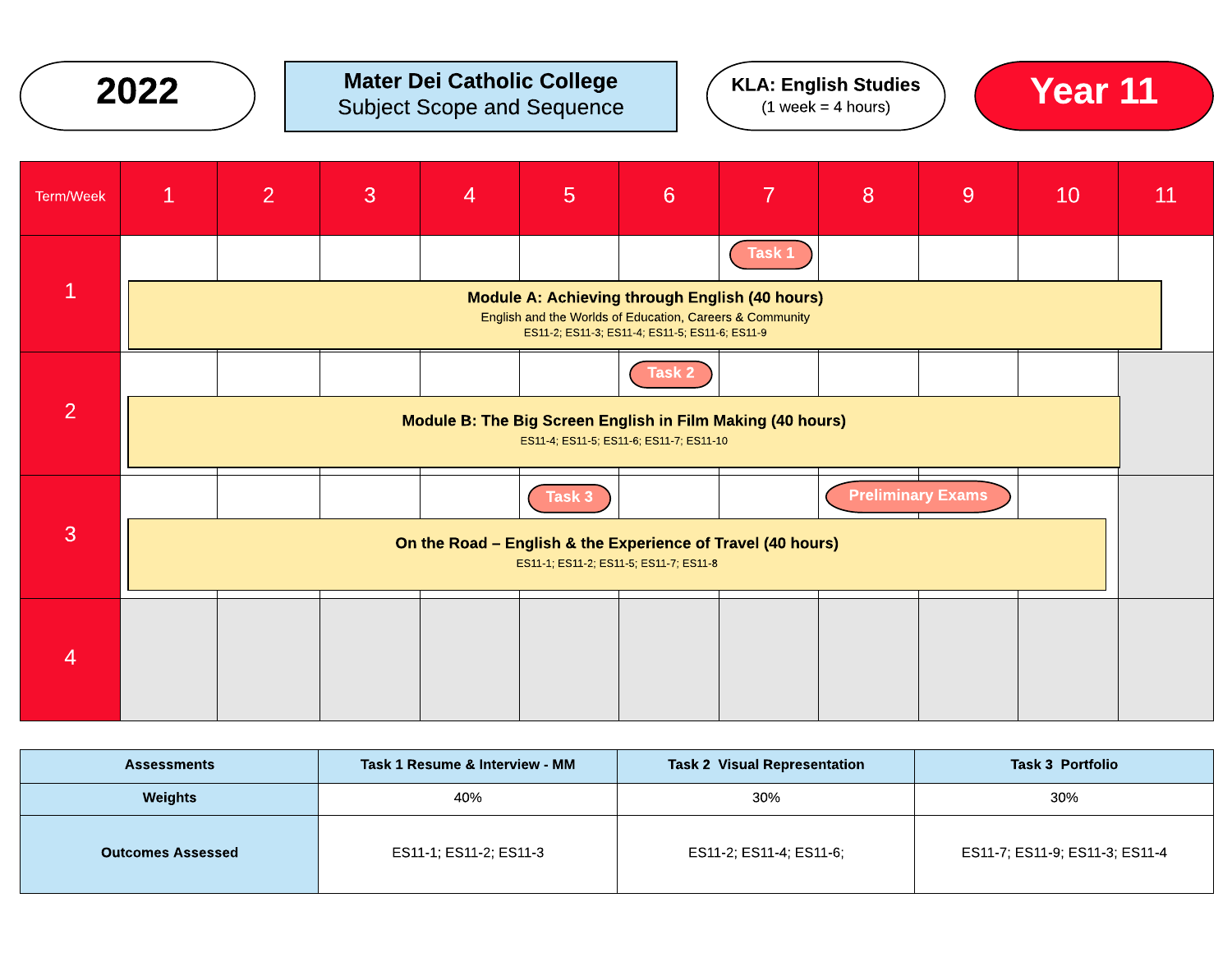| 2022 |
|------|
|------|

### $2022$  ) Mater Dei Catholic College  $(1 \text{ week} = 4 \text{ hours})$   $(1 \text{ week} = 4 \text{ hours})$  Year 11 Subject Scope and Sequence





| Term/Week    | $\mathbf{1}$                                                                                                                                                    | 2 | 3 | 4                                                                                 | 5      | 6 <sup>1</sup> | $\overline{7}$                                                | 8 | 9                                       | 10                                                              | 11 |
|--------------|-----------------------------------------------------------------------------------------------------------------------------------------------------------------|---|---|-----------------------------------------------------------------------------------|--------|----------------|---------------------------------------------------------------|---|-----------------------------------------|-----------------------------------------------------------------|----|
|              |                                                                                                                                                                 |   |   |                                                                                   |        |                | Task 1                                                        |   |                                         |                                                                 |    |
| $\mathbf{1}$ | <b>Common Module: Reading to Write (40 hours)</b><br>EN11-1; EN11-3; EN11-4; EN11-5; EN11-7; EN11-9                                                             |   |   |                                                                                   |        |                |                                                               |   |                                         | <b>Module A:</b><br><b>Contemporary</b><br><b>Possibilities</b> |    |
|              |                                                                                                                                                                 |   |   |                                                                                   | Task 2 |                |                                                               |   |                                         |                                                                 |    |
| 2            | Revise<br><b>Common</b><br><b>Module A: Contemporary Possibilities (40 hours)</b><br>Mod:<br>EN11-2; EN11-6; EN11-8; EN11-9<br>Summarise, write,<br>peer assess |   |   |                                                                                   |        |                |                                                               |   | <b>Module B: Close Study</b><br>of Text |                                                                 |    |
|              |                                                                                                                                                                 |   |   |                                                                                   |        |                |                                                               |   | Task 3                                  |                                                                 |    |
| 3            |                                                                                                                                                                 |   |   | <b>Module B: Close Study of Text (40 hours)</b><br>EN11-3; EN11-5; EN11-7; EN11-8 |        |                | <b>Revise</b><br>Module A &<br><b>Common</b><br><b>Module</b> |   |                                         |                                                                 |    |
|              |                                                                                                                                                                 |   |   |                                                                                   |        |                |                                                               |   |                                         |                                                                 |    |
| 4            |                                                                                                                                                                 |   |   |                                                                                   |        |                |                                                               |   |                                         |                                                                 |    |
|              |                                                                                                                                                                 |   |   |                                                                                   |        |                |                                                               |   |                                         |                                                                 |    |

| <b>Assessments</b>       | Task 1 Writing & Reflection            | <b>Task 2 Multimodal Presentation</b> | <b>Task 3 Preliminary Exam</b> |
|--------------------------|----------------------------------------|---------------------------------------|--------------------------------|
| Weights                  | 30%                                    | 40%                                   | 30%                            |
| <b>Outcomes Assessed</b> | EN11-1, EN11-3, EN11-4, EN11-7, EN11-9 | EN11-1, EN11-2, EN11-5, EN11-8        | EN11-3, EN11-5, EN11-6, EN11-7 |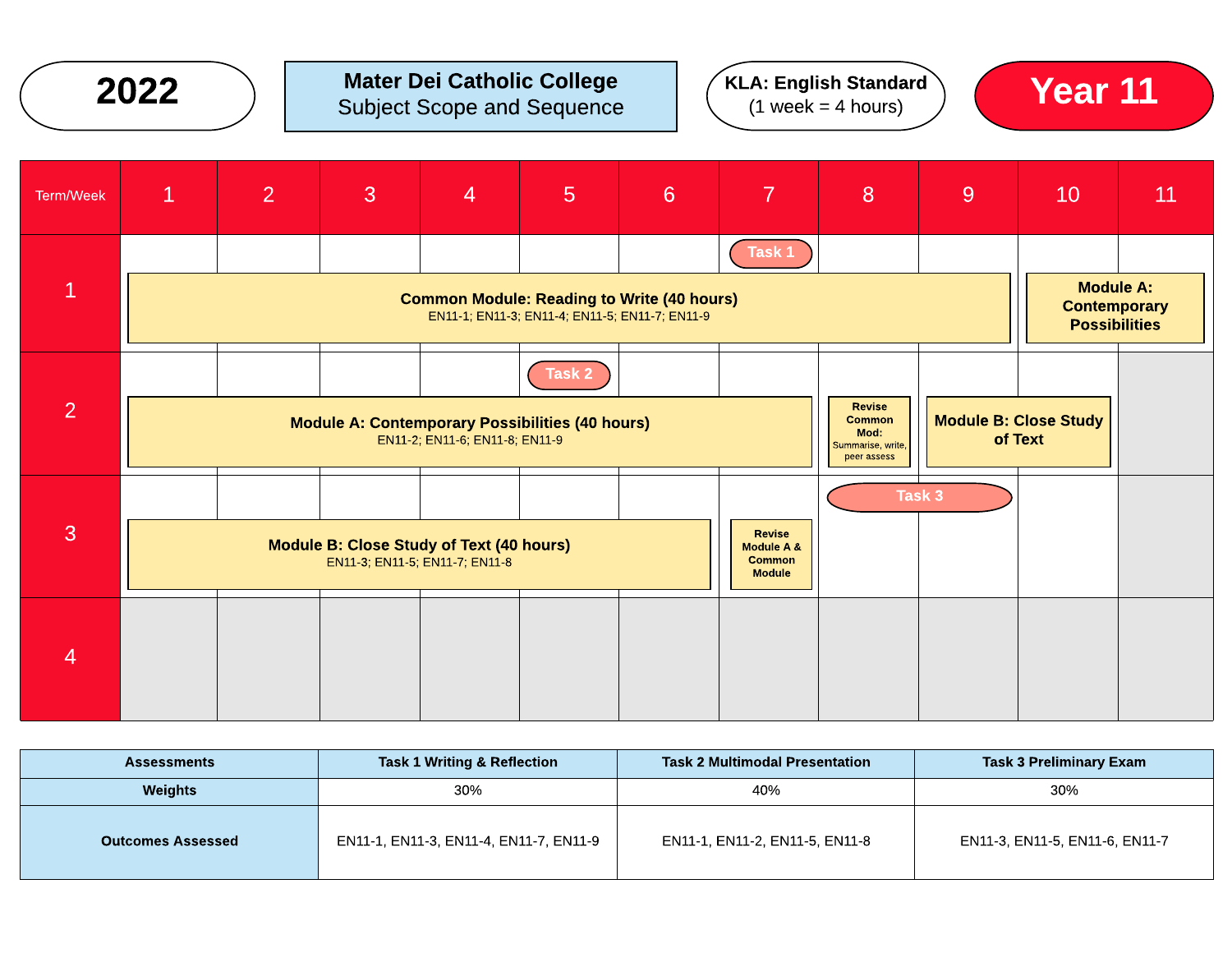### $2022$  ) Mater Dei Catholic College  $(1 \text{ week} = 4 \text{ hours})$   $(1 \text{ week} = 4 \text{ hours})$  Year 11 Subject Scope and Sequence





| Term/Week      | $\mathbf{1}$                                                                                | $\overline{2}$                                                                                 | 3 | $\overline{4}$ | $5\overline{)}$ | 6 | $\overline{7}$                                                | 8 | 9                                                   | 10                                                        | 11 |
|----------------|---------------------------------------------------------------------------------------------|------------------------------------------------------------------------------------------------|---|----------------|-----------------|---|---------------------------------------------------------------|---|-----------------------------------------------------|-----------------------------------------------------------|----|
|                |                                                                                             |                                                                                                |   |                |                 |   | Task 1                                                        |   |                                                     |                                                           |    |
| $\overline{1}$ | <b>Common Module: Reading to Write (40 hours)</b><br>EA11-1; EA11-3; EA11-4; EA11-5; EA11-9 |                                                                                                |   |                |                 |   |                                                               |   | <b>Module A: Narratives</b><br>that Shape our World |                                                           |    |
|                |                                                                                             |                                                                                                |   |                |                 |   | Task 2                                                        |   |                                                     |                                                           |    |
| $\overline{2}$ |                                                                                             | Module A: Narratives that Shape our World (40 hours)<br>EA11-2; EA11-3; EA11-4; EA11-6; EA11-8 |   |                |                 |   |                                                               |   |                                                     | Module B: Critical Study<br>of Text                       |    |
|                |                                                                                             |                                                                                                |   |                |                 |   |                                                               |   | Task 3                                              |                                                           |    |
| 3              | <b>Module B: Critical Study of Text (40 hours)</b><br>EA11-1; EA11-5; EA11-7                |                                                                                                |   |                |                 |   | <b>Revise</b><br>Module A &<br><b>Common</b><br><b>Module</b> |   |                                                     | <b>Feedback &amp;</b><br><b>Finish</b><br><b>Module B</b> |    |
|                |                                                                                             |                                                                                                |   |                |                 |   |                                                               |   |                                                     |                                                           |    |
| 4              |                                                                                             |                                                                                                |   |                |                 |   |                                                               |   |                                                     |                                                           |    |

| <b>Assessments</b>       | <b>Task 1 Writing &amp; Reflection</b> | <b>Task 2 Multimodal Presentation</b> | <b>Task 3 Preliminary Exam</b>         |  |  |
|--------------------------|----------------------------------------|---------------------------------------|----------------------------------------|--|--|
| Weights                  | 30%                                    | 40%                                   | 30%                                    |  |  |
| <b>Outcomes Assessed</b> | EN11-1, EN11-3, EN11-4, EN11-9         | EN11-2, EN11-6, EN11-7, EN11-8        | EN11-1, EN11-5, EN11-6, EN11-7, EN11-8 |  |  |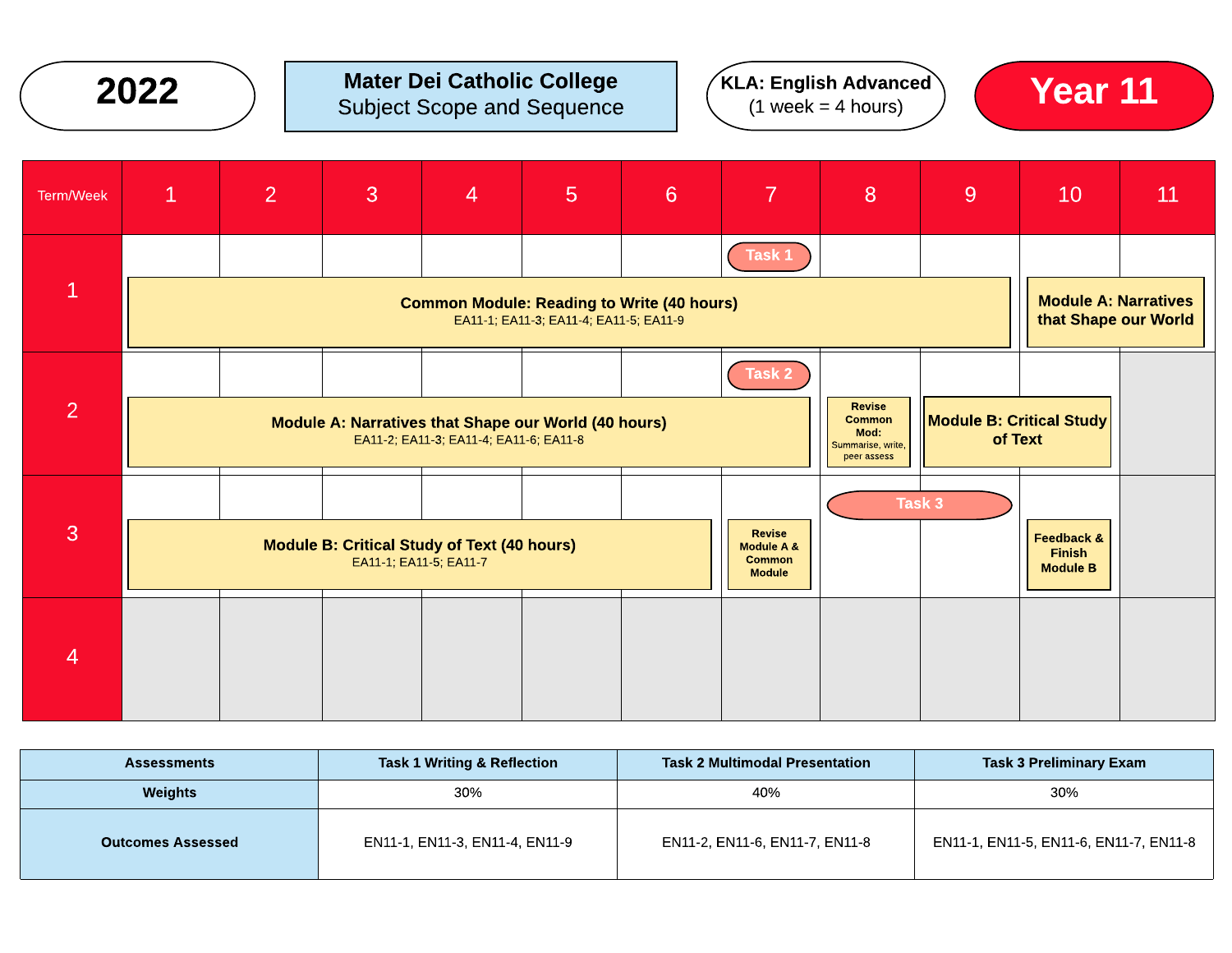

### $2022$  ) Mater Dei Catholic College  $(1 \text{ week} = 4 \text{ hours})$   $(1 \text{ week} = 4 \text{ hours})$  Year 11 Subject Scope and Sequence





| Term/Week      | $\mathbf{1}$                                                                          | $\overline{2}$ | 3 | $\overline{4}$ | 5 <sup>5</sup> | 6 <sup>1</sup> | 7 | 8 | 9                                                                             | 10     | 11 |
|----------------|---------------------------------------------------------------------------------------|----------------|---|----------------|----------------|----------------|---|---|-------------------------------------------------------------------------------|--------|----|
| $\mathbf{1}$   | TCV: Intro to Critical Theory (60 hours)<br>EE11-1, EE11-4                            |                |   |                |                |                |   |   | Texts, Values and Culture - Adaptation Model<br>EE11-1; EE11-2; EE1-4; EE1-5; | Task 1 |    |
| $\overline{2}$ | Texts, Values and Culture - Adaptation Research Task<br>EE11-1; EE11-2; EE1-4; EE1-5; |                |   |                |                |                |   |   | Task 2<br><b>Texts, Culture and Value -</b><br><b>Post-colonialism</b>        |        |    |
| $\overline{3}$ | Texts, Culture and Value - Post-colonialism<br>EE11-1; EE11-2; EE11-3; EE11-6         |                |   |                |                |                |   |   | Task 3                                                                        |        |    |
| 4              |                                                                                       |                |   |                |                |                |   |   |                                                                               |        |    |

| <b>Assessments</b>       | <b>Task 1 Creative</b> | Task 2 Presentation on Investigation | <b>Task 3 Preliminary Exam</b> |
|--------------------------|------------------------|--------------------------------------|--------------------------------|
| <b>Weights</b>           | 30%                    | 40%                                  | 30%                            |
| <b>Outcomes Assessed</b> | EE11-2, EE11-6         | EE11-1, EE11-4, EE11-5               | EE11-1, EE11-3, EE11-5         |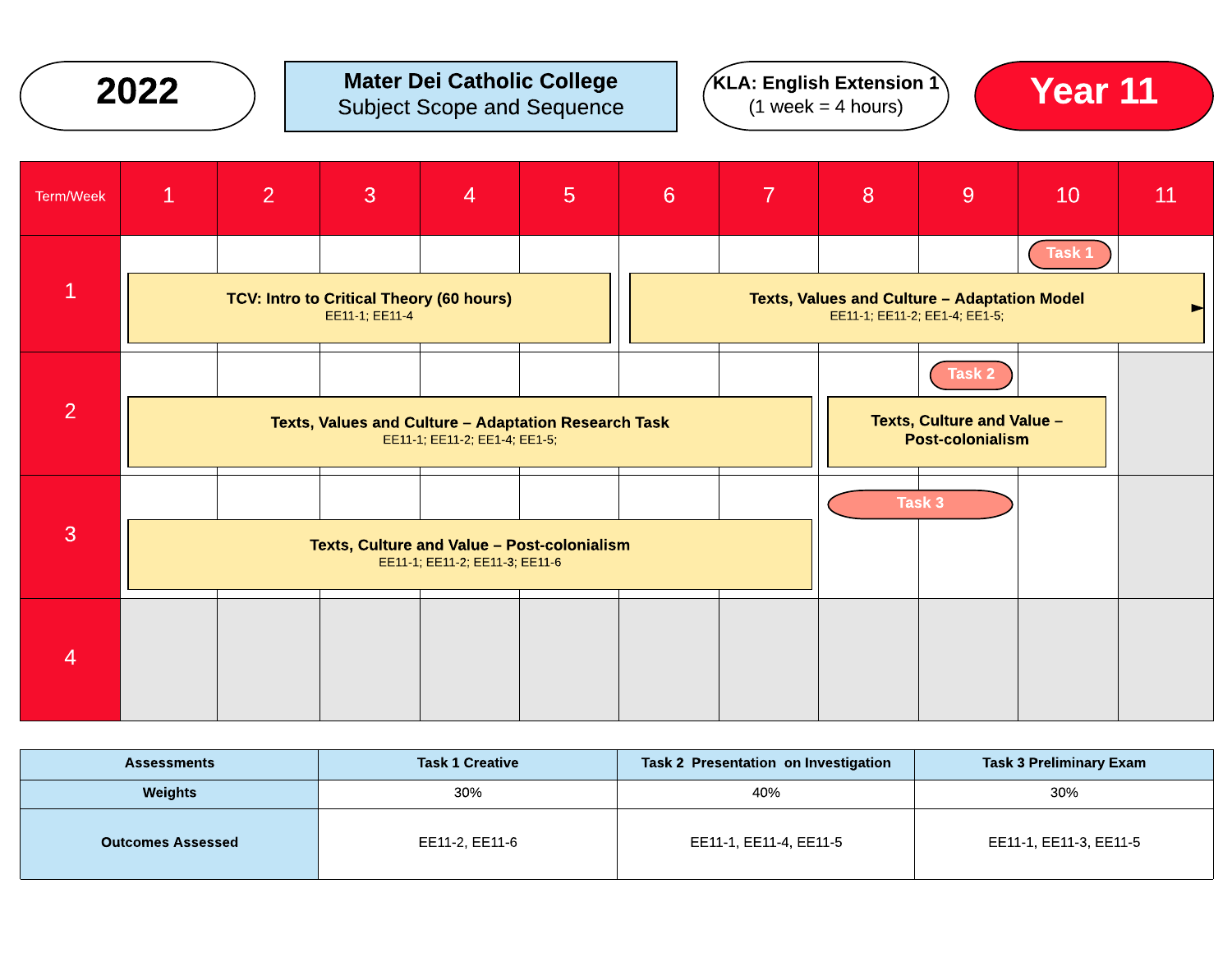$\left(2022\phantom{.0}\right)\phantom{0}$  Mater Dei Catholic College  $\left($  KLA: English Studies  $\right)$   $\left($  Year 12



| Term/Week      | $\mathbf{1}$                                                                              | 2 | 3 | $\overline{4}$            | $5\overline{)}$                                                                                                | 6                                                                                                         | 7                                                                                 | 8             | 9 | 10 | 11 |
|----------------|-------------------------------------------------------------------------------------------|---|---|---------------------------|----------------------------------------------------------------------------------------------------------------|-----------------------------------------------------------------------------------------------------------|-----------------------------------------------------------------------------------|---------------|---|----|----|
|                |                                                                                           |   |   |                           |                                                                                                                |                                                                                                           | Task 1                                                                            |               |   |    |    |
| $\overline{4}$ |                                                                                           |   |   |                           | <b>Common Module: Texts and Human Experiences (30 hours)</b><br>ES12-1; ES12-2; ES12-5; ES12-6; ES12-7; ES12-9 |                                                                                                           |                                                                                   |               |   |    |    |
|                |                                                                                           |   |   |                           |                                                                                                                |                                                                                                           |                                                                                   | Task 2        |   |    |    |
| $\mathbf{1}$   | <b>Elective Module: We Are Australians</b><br>(45 hours)<br>ES12.1, ES12.3, ES12.5 ES12.8 |   |   | Year 12<br><b>Retreat</b> |                                                                                                                | <b>Elective Module: We Are Australians (45 hours)</b><br><b>ES12.1</b><br>ES12.3 ES12.5 ES12.7 and ES12.8 |                                                                                   |               |   |    |    |
|                |                                                                                           |   |   |                           |                                                                                                                |                                                                                                           |                                                                                   | <b>Task 3</b> |   |    |    |
| 2              |                                                                                           |   |   |                           |                                                                                                                | ES12.1 ES12.2 ES12.3 ES12.4                                                                               | Elective Module: In the Marketplace- English and the world of business (45 hours) |               |   |    |    |
|                | Task 4<br><b>Trial HSC Exams</b>                                                          |   |   |                           |                                                                                                                |                                                                                                           |                                                                                   |               |   |    |    |
| 3              |                                                                                           |   |   |                           |                                                                                                                |                                                                                                           |                                                                                   |               |   |    |    |

| <b>Assessments</b>                                                              | <b>Task 1 Speech Transcript</b> | <b>Task 2 Viewing &amp; Representing</b> | <b>Task 3 Class Work Portfolio</b> | Task 4 Exam                    |
|---------------------------------------------------------------------------------|---------------------------------|------------------------------------------|------------------------------------|--------------------------------|
| Playing the Game - English and the world of<br>sport                            | 30%                             |                                          |                                    |                                |
| We are Australians - English in citizenship,<br>community and cultural identity |                                 | 30%                                      |                                    |                                |
| In the Marketplace - English and the world of<br>business                       |                                 |                                          | 30%                                |                                |
| Exam                                                                            |                                 |                                          |                                    | 10%                            |
| <b>Weights</b>                                                                  | 30%                             | 30%                                      | 30%                                | 10%                            |
| <b>Outcomes Assessed</b>                                                        | ES12-1; ES12-4; ES12-5; ES12-8  | ES12-3; ES12-4; ES12-6; ES12-7           | ES12-4; ES12-7; ES12-9; ES12-10    | ES12-1; ES12-2; ES12-5; ES12-8 |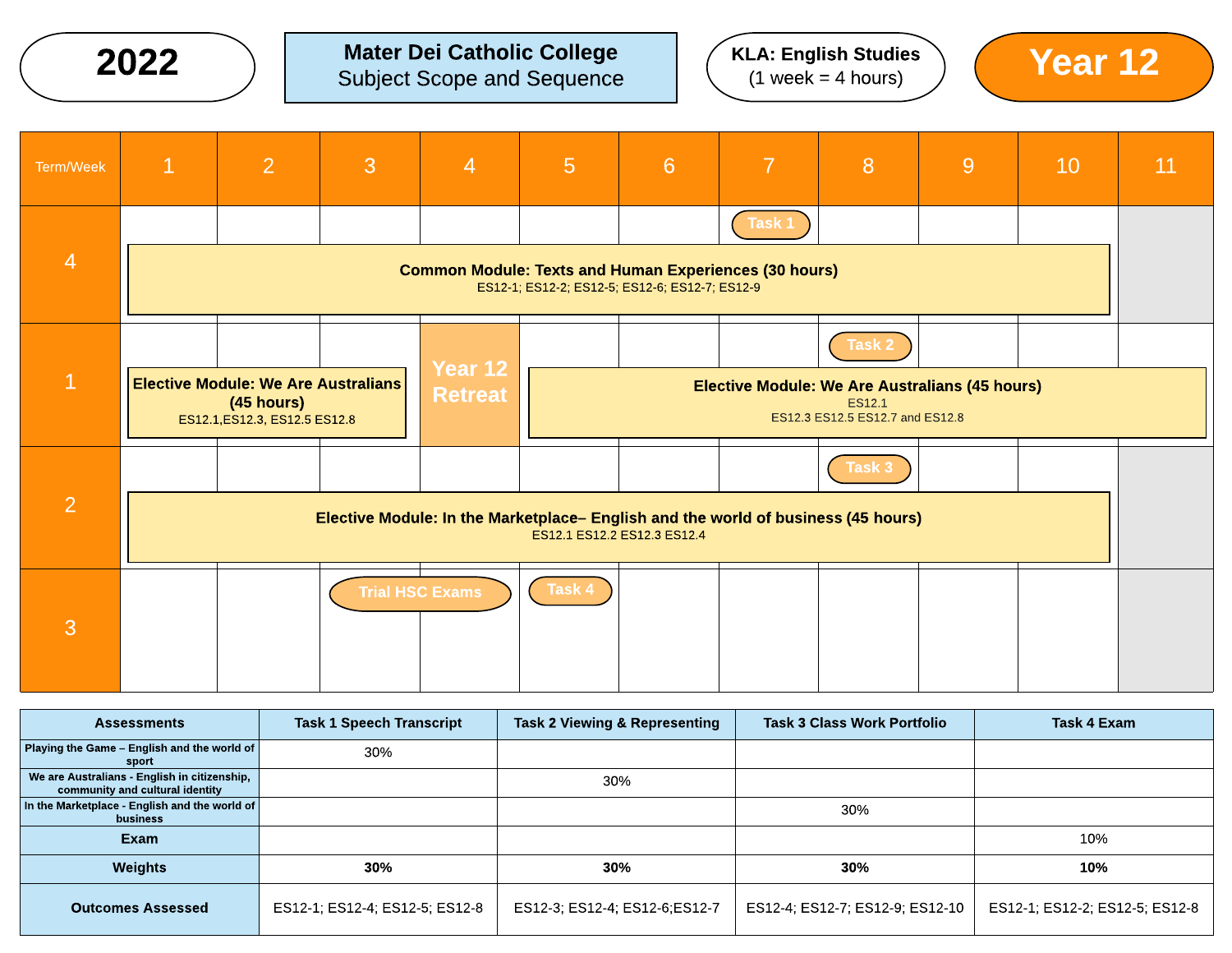# **2022**  $\bigcirc$  Mater Dei Catholic College  $\bigcirc$  (KLA: English Standard  $\bigcirc$  Year 12



| Term/Week      | $\mathbf{1}$                                                                                                   | $\overline{2}$                                                                   | 3      | $\overline{4}$ | 5 <sup>5</sup> | 6                                                                                          | $\overline{7}$ | 8 | 9                                         | 10                                                                 | 11 |
|----------------|----------------------------------------------------------------------------------------------------------------|----------------------------------------------------------------------------------|--------|----------------|----------------|--------------------------------------------------------------------------------------------|----------------|---|-------------------------------------------|--------------------------------------------------------------------|----|
| $\overline{4}$ |                                                                                                                |                                                                                  |        |                |                |                                                                                            | Task 1         |   |                                           | <b>Module C: TCOW</b>                                              |    |
|                | <b>Common Module: Texts and Human Experiences (30 hours)</b><br>EN12-1; EN12-3; EN12-5; EN12-6; EN12-7; EN12-9 |                                                                                  |        |                |                |                                                                                            |                |   | EN12-2; EN12-4; EN12-5;<br>EN12-7; EN12-9 |                                                                    |    |
|                |                                                                                                                |                                                                                  |        | Year 12        |                |                                                                                            | Task 2         |   |                                           |                                                                    |    |
| $\mathbf{1}$   | Module A: Language, Identity & Culture<br>EN12-1; EN12-2; EN12-3; EN12-4; EN12-7; EN12-8                       |                                                                                  |        | <b>Retreat</b> |                | Module A: Lang, Id & Cult. (30 hours)<br>EN12-1, EN12-2, EN12-3, EN12-4, EN12-7, EN12-8    |                |   |                                           | <b>Module C: TCOW</b>                                              |    |
|                |                                                                                                                |                                                                                  |        |                |                | Task 3                                                                                     |                |   |                                           |                                                                    |    |
| $\overline{2}$ |                                                                                                                |                                                                                  |        |                |                | Module B: Close Study of text (30 hours)<br>EN12-1, EN12-3, EN12-5, EN12-6, EN12-7, EN12-8 |                |   |                                           | <b>Module C: TCOW</b><br>EN12-2; EN12-4; EN12-5;<br>EN12-7; EN12-9 |    |
| 3              |                                                                                                                | <b>Module C: TCOW (30</b><br>hours)<br>EN12-2; EN12-4; EN12-5;<br>EN12-7; EN12-9 | Task 4 |                |                |                                                                                            |                |   |                                           |                                                                    |    |

| <b>Assessments</b>                                            | <b>Task 1 Common Module Essay</b> | <b>Task 2 Module A Multimodal</b><br><b>Presentation</b> | <b>Task 3 Module B/C Writing</b><br><b>Creative</b> | <b>Task 4 Trial HSC Exams</b>             |
|---------------------------------------------------------------|-----------------------------------|----------------------------------------------------------|-----------------------------------------------------|-------------------------------------------|
| Knowledge and Understanding of<br>course content 50%          | 10                                | 15                                                       | 10                                                  | 15                                        |
| Skills in responding and<br>communicating across modes<br>50% | 10                                | 10                                                       | 15                                                  | 15                                        |
| Weight                                                        | 20%                               | 25%                                                      | 25%                                                 | 30%                                       |
| <b>Outcomes Assessed</b>                                      | EN12-1, EN12-6, EN12-7            | EN12-2, EN12-5, EN12-8                                   | EN12-3, EN12-4, EN12-9                              | EN12-1, EN12-2, EN12-5, EN12-7,<br>EN12-8 |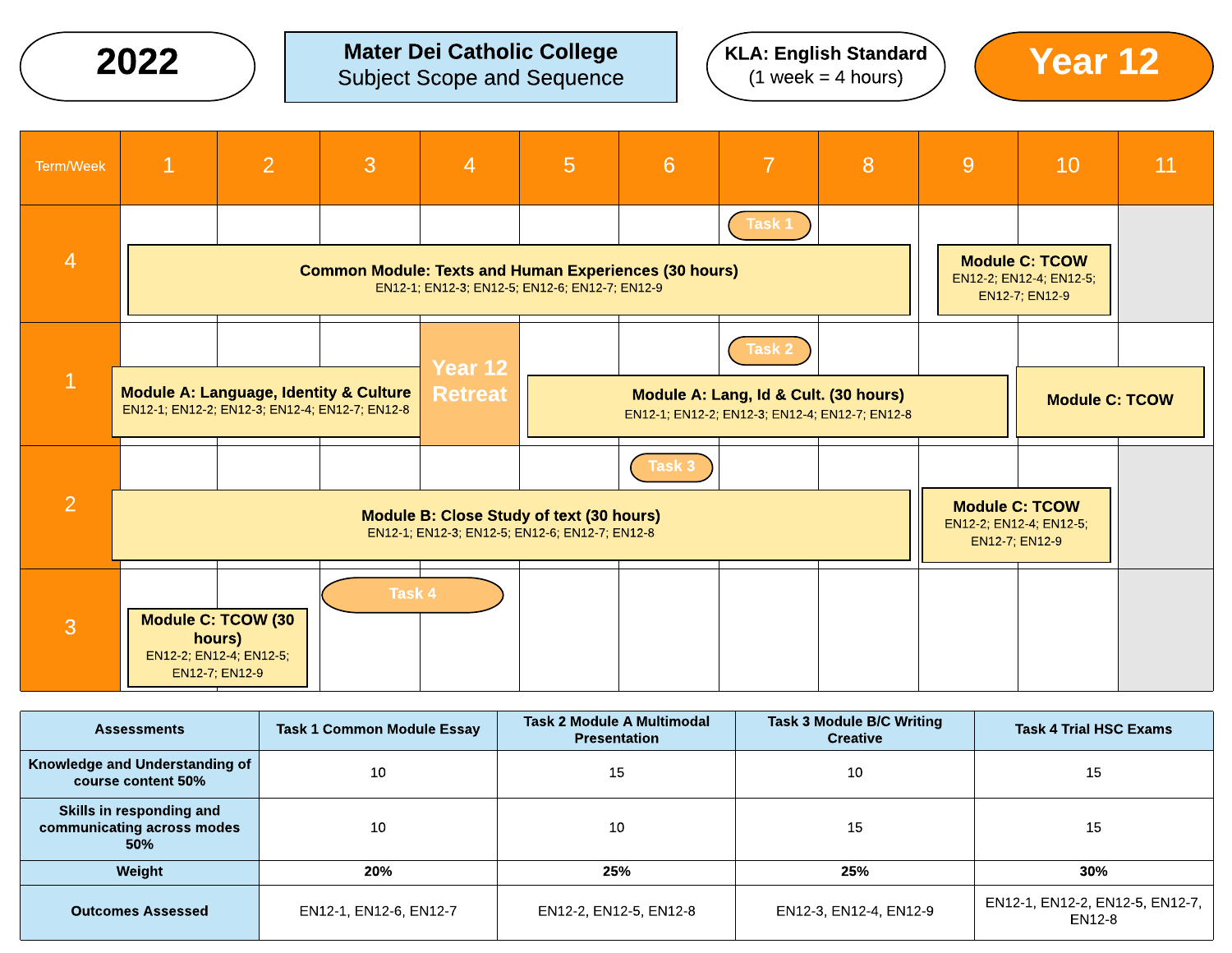# **2022**  $\bigcirc$  Mater Dei Catholic College  $\bigcirc$  (KLA: English Advanced) (Year 12

 $K$ LA: English Advanced  $(1$  week = 4 hours)



| Term/Week      | $\mathbf{1}$                                                                                   | $\overline{2}$                                                                                                 | $\overline{3}$ | $\overline{4}$            | 5 <sup>5</sup> | 6                                                                                           | 7      | 8 | 9 | 10                                                                               | 11                                                                 |
|----------------|------------------------------------------------------------------------------------------------|----------------------------------------------------------------------------------------------------------------|----------------|---------------------------|----------------|---------------------------------------------------------------------------------------------|--------|---|---|----------------------------------------------------------------------------------|--------------------------------------------------------------------|
|                |                                                                                                |                                                                                                                |                |                           |                |                                                                                             | Task 1 |   |   |                                                                                  |                                                                    |
| $\overline{4}$ |                                                                                                | <b>Common Module: Texts and Human Experiences (30 hours)</b><br>EA12-1; EA12-3; EA12-5; EA12-6; EA12-7; EA12-9 |                |                           |                |                                                                                             |        |   |   |                                                                                  |                                                                    |
|                |                                                                                                |                                                                                                                |                |                           |                |                                                                                             | Task 2 |   |   |                                                                                  |                                                                    |
|                | <b>Module A: Textual Conversations</b><br>(30 hours)<br>EA12-2; EA12-3; EA12-4; EA12-7; EA12-8 |                                                                                                                |                | Year 12<br><b>Retreat</b> |                | <b>Module A: Textual Conversations (30 hours)</b><br>EA12-2; EA12-3; EA12-4; EA12-7; EA12-8 |        |   |   |                                                                                  | <b>Module C: TCOW</b><br>EN12-2; EN12-4; EN12-5;<br>EN12-7; EN12-9 |
|                |                                                                                                |                                                                                                                |                |                           | Task 3         |                                                                                             |        |   |   |                                                                                  |                                                                    |
| $\overline{2}$ |                                                                                                | <b>Module B: Critical Study (30 hours)</b><br>EA12-1; EA12-3; EA12-5; EA12-6; EA12-7; EA12-8                   |                |                           |                |                                                                                             |        |   |   | <b>Module C: TCOW (30</b><br>hours)<br>EN12-2; EN12-4; EN12-5;<br>EN12-7; EN12-9 |                                                                    |
| 3              |                                                                                                | <b>Module C: TCOW</b><br>EN12-2; EN12-4; EN12-5;<br>EN12-7; EN12-9                                             |                | Task 4                    |                |                                                                                             |        |   |   |                                                                                  |                                                                    |

| <b>Assessments</b>                                                | <b>Task 1 Common Module Essay</b> | Task 2 Module A Multimodal | <b>Task 3 Writing Task</b> | <b>Task 4 Trial HSC Exams</b>             |
|-------------------------------------------------------------------|-----------------------------------|----------------------------|----------------------------|-------------------------------------------|
| Knowledge & Understanding of<br>Content 50%                       | 10                                | 15                         | 10                         | 15                                        |
| <b>Skills in Responding and</b><br>communication across modes 50% | 10                                | 10                         | 15                         | 15                                        |
| Weight                                                            | 20%                               | 25%                        | 25%                        | 30%                                       |
| <b>Outcomes Assessed</b>                                          | EA12-1, EA12-6, EA12-7            | EA12-2, EA12-5, EA12-8     | EA12-3, EA12-4, EA12-9     | EA12-1, EA12-2, EA12-5, EA12-7,<br>EA12-8 |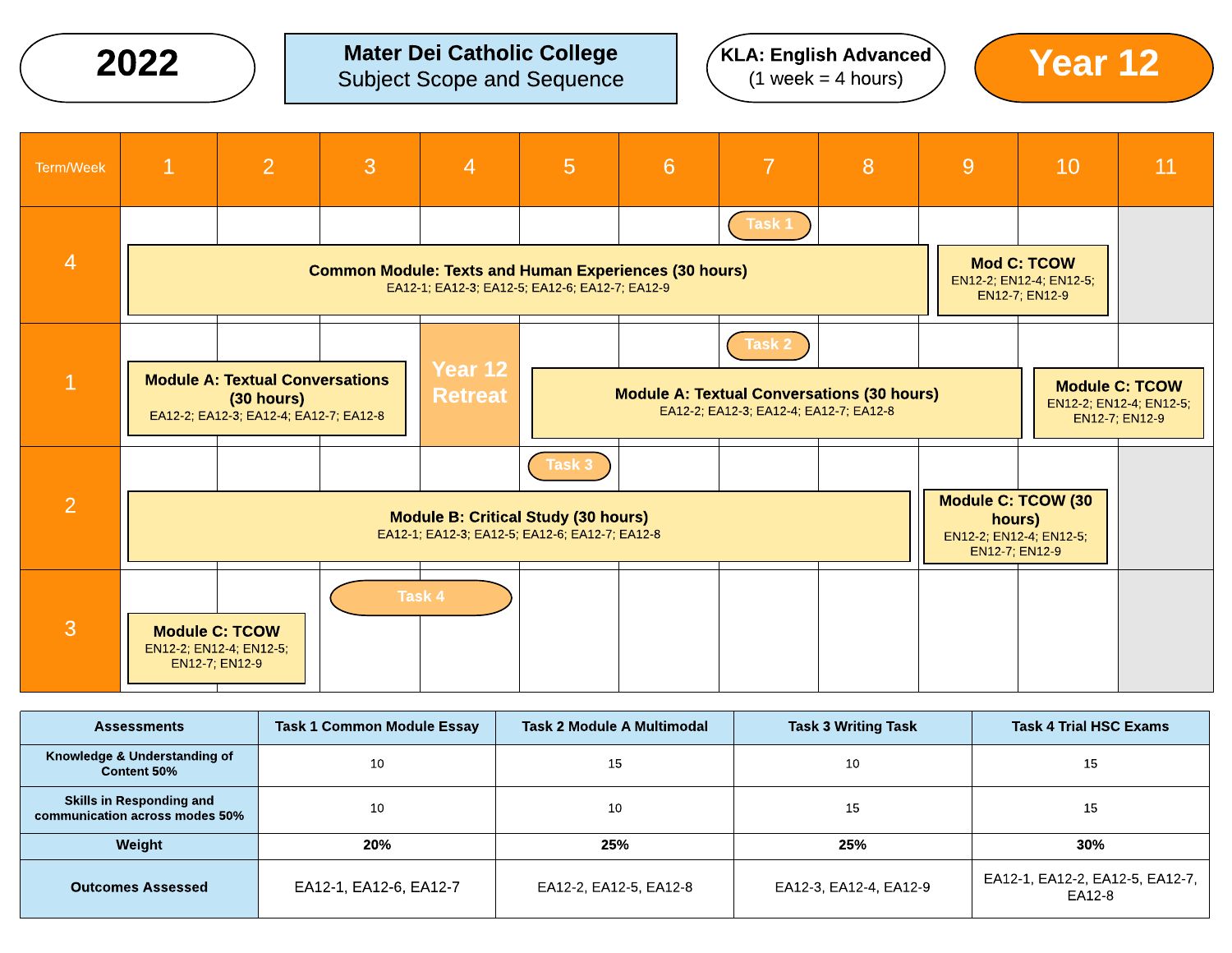

#### $2022$  ) Mater Dei Catholic College  $(1 \text{ week} = 4 \text{ hours})$   $(1 \text{ week} = 4 \text{ hours})$   $(2 \text{ year } 12)$ Subject Scope and Sequence







| <b>Assessments</b>                                                                              | <b>Task 1 Creative Response</b> | <b>Task 2 Multimodal Presentation</b> | <b>Task 3 Trial HSC Exam</b> |  |  |
|-------------------------------------------------------------------------------------------------|---------------------------------|---------------------------------------|------------------------------|--|--|
| Knowledge and Understanding of complex texts<br>and of how and why they are valued<br>50 %      | 10%                             | 20%                                   | 20%                          |  |  |
| <b>Skills in: Complex analysis, Sustained</b><br>composition, Independent investigation<br>50 % | 20%                             | 20%                                   | 10%                          |  |  |
| <b>Weights</b>                                                                                  | 30%                             | 40%                                   | 30%                          |  |  |
| <b>Outcomes Assessed</b>                                                                        | 1, 3                            | 1, 2, 4                               | 1, 2, 3, 4                   |  |  |